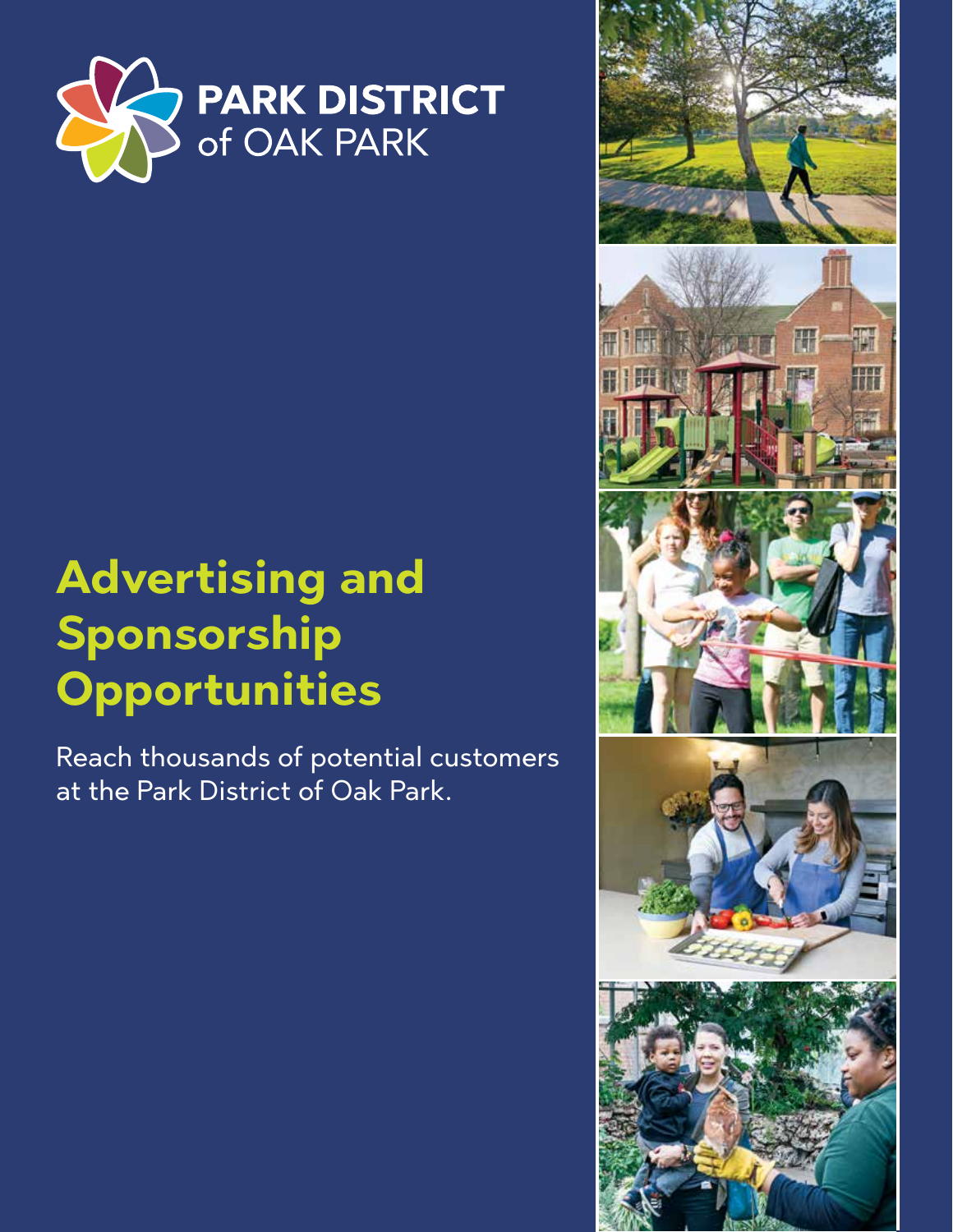**The Park District of Oak Park, created in 1912, serves the recreational needs of the 53,000 residents of Oak Park, providing nearly 3,000 recreation programs and special events annually.** 

### **Advertising and/or Sponsorships with the Park District of Oak Park provides ample opportunity to reach Oak Park residents.**

The Oak Park community is comprised nearly 53,000 residents. A closer look at the the community reveals the following:

- 21,600 total households (6,920 households with children; 14,700 households without children)
- Average household income is \$133,860 (3,900 people live below the poverty level)
- Approximately 39,500 adults of which 7,700 are seniors



**The mission of the Park District of Oak Park is to enrich lives by providing meaningful experiences through our programs, parks, and facilities.** 

We measure success by looking at how well we serve the Oak Park community.

**32% of Oak Park households** participate in our programs and events on an annual basis. 75% are repeat customers!

### **In Oak Park, we serve:**

- **•** 95% of the youth
- **•** 63% of children under age 5
- **•** Over 40% of teens
- **•** Approximately 19% of adults
- **•** Approximately 9% of seniors

### **We serve them everywhere!**

- **•** 2 outdoor pools
- **•** Indoor year-round ice rink
- **•** Gymnastics & Recreation Center
- **•** 7 Recreation Centers
- **•** 3 Historic Properties which include Cheney Mansion, Oak Park Conservatory, and Pleasant Home
- **•** 18 parks (total of 84 acres)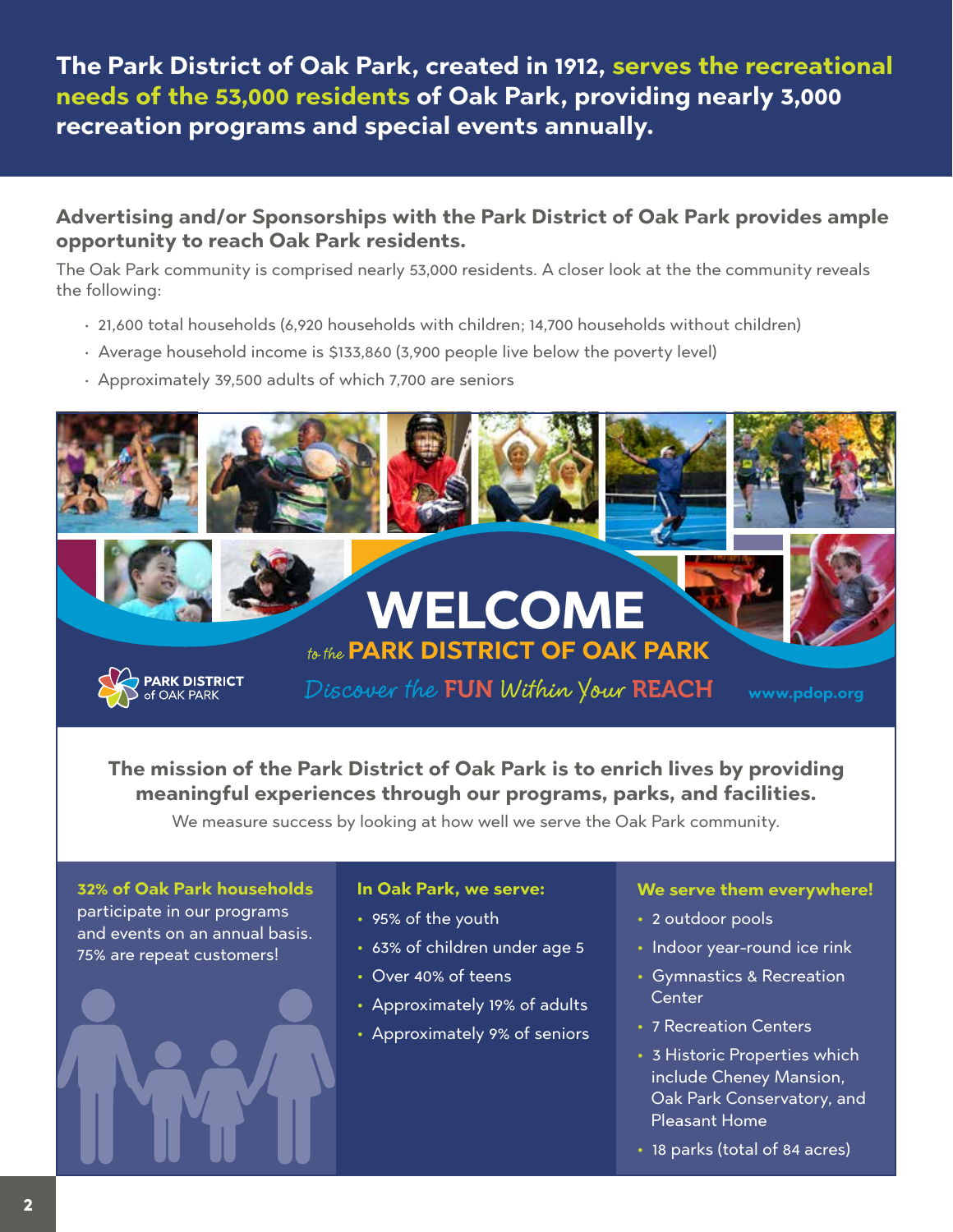## **From big to small, there is an and advertising and/or sponsorship opportunity to**

**meet your needs.** If your business or organization is interested in connecting with the community, we encourage you to look at the many sponsorship opportunities available at the Park District of Oak Park.

#### **Seasonal Events - Take advantage of sponsorship opportunities**

Day in Our Village Fall Fest Movies in the Park Summer Concerts KidsFest Egg Hunt Fright at Night Santa Trolley Winter Fest Doggie Egg Scramble Frank Lloyd Wright Races



**Lloyd Wright including his home and studio.**

#### **The 45th annual Frank Lloyd Races are back in person this year!**

Enjoy a run, jog, or walk through the tree-lined streets of Oak Park and take in the remarkable architecture of Frank Lloyd Wright as you make your way through the course. T-shirt for all participants. **Registration will open in August.** More info coming soon at www.flwra



**or walking with friends, family, or a team.**

**Program Guides - Various size advertisements are available**

Spring/Summer Fall/ Winter

Or both seasons!



# Petite Weddings AT PLEASANT HOME

**Run with friends or siblings.**

**Specially designed for an intimate celebration with up to 50 guests, our new Petite Wedding package provides the beauty and elegance of Pleasant Home with an exquisite dining experience from Premier Catering and Events, making your wedding planning simple and stress-free while keeping your special day distinctly charming.**

**Find out more at pleasanthomeop.com/petiteweddings**

### **Parks & Facilities - Advertise on-site at a variety of facilities and parks**

Paul Hruby Ice Arena Pool - Ridgeland Common Pool - Rehm Park Tennis Courts - Euclid Square Tennis Courts - Taylor Park Dog Park - Ridgeland Common Dog Park - Maple Park Sports Field - Ridgeland Common

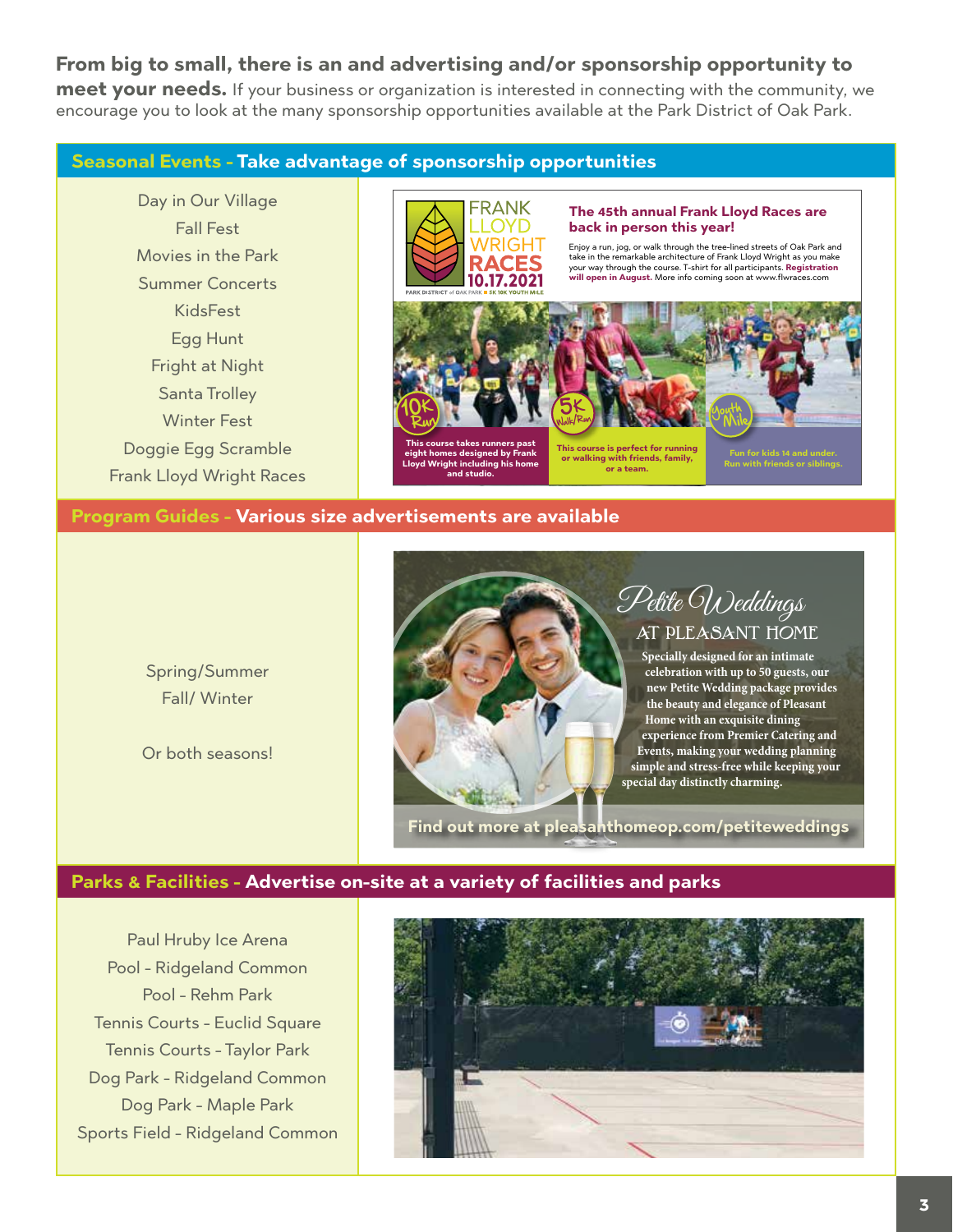

# **SEASONAL EVENTS ADVERTISING**

Throughout the year, the Park District of Oak Park features special community events for a variety of audiences.

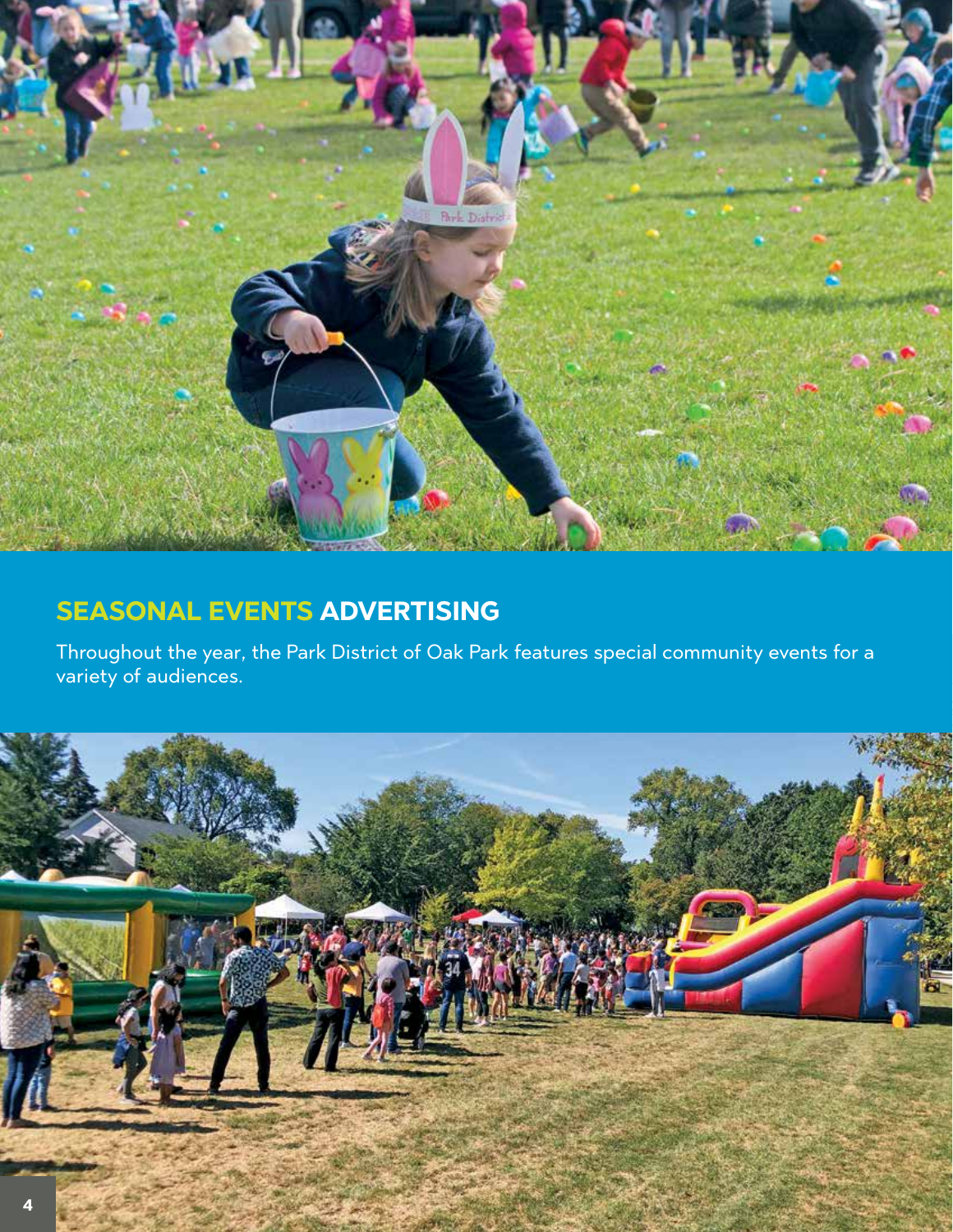# **SEASONAL EVENT Sponsorship Benefits**



Sponsorship Level *(see price levels in event descriptions on following pages)*

| <b>Sponsorship Benefits</b>                         | (see price levels in event descriptions on following pages) |           |         |         |
|-----------------------------------------------------|-------------------------------------------------------------|-----------|---------|---------|
|                                                     | Presenting                                                  | Community | On-Site | In-Kind |
| Premium co-branding on event collateral             | $\sqrt{}$                                                   |           |         |         |
| Premium logo placement                              | √                                                           |           |         |         |
| Print: Posters/Flyers                               | $\sqrt{}$                                                   | √         |         |         |
| Print: Program guide (logo by event)                | v                                                           | V         |         |         |
| Print: Event banners                                | √                                                           | √         |         |         |
| Digital: Social media tags and posts                | $\sqrt{}$                                                   | √         |         |         |
| Digital: Email blasts                               | √                                                           | ν         |         |         |
| Digital: Website (logo placement and link by event) | $\sqrt{}$                                                   | √         |         |         |
| Event: Table space (tent, table and chairs)         | v                                                           |           | √       |         |
| Event: Recognition on stage                         | √                                                           |           | V       |         |
| Event: Sponsor provides promotional giveaways       | √                                                           | √         | √       |         |
| Event: Sponsor provides suitable activity           | √                                                           | ν         | v       |         |
| Event: Sponsor product placement                    |                                                             |           |         | N       |

*• Benefits vary by event. Sponsorship price levels vary with some events. See the event descriptions for details.*

*• Only one (1) Presenting Sponsor per event.*

*• In-kind sponsors provide goods and services, increasing dollars raised that go directly to the event. Benefits are based on the approximate value of the donation and is at the discretion of the Park District of Oak Park.*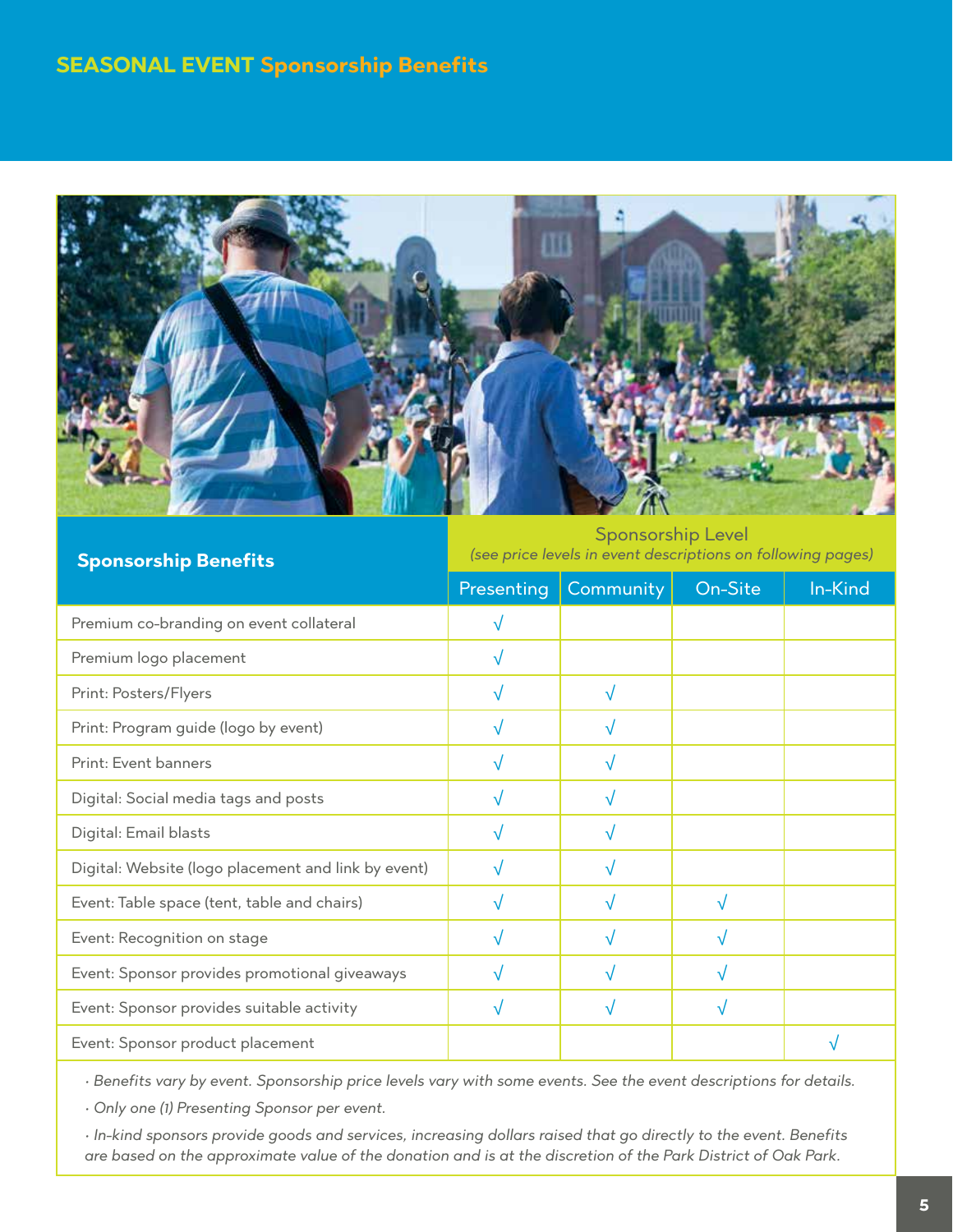| <b>EVENTS AT-A-GLANCE</b> |                             |                                                                            |  |
|---------------------------|-----------------------------|----------------------------------------------------------------------------|--|
| <b>Event</b>              | <b>Attendance (approx.)</b> | <b>Month Held</b>                                                          |  |
| <b>Winter Fest</b>        | 200-300                     | January                                                                    |  |
| <b>KidsFest</b>           | 600-800 kids                | March                                                                      |  |
| Egg Hunt                  | 1,000                       | April                                                                      |  |
| Doggie Egg Scramble       | 50-100 dogs & their humans  | April                                                                      |  |
| Day in Our Village        | $1,000 - 2,000$             | First Sunday in June                                                       |  |
| <b>Fall Fest</b>          | $1,000 - 2,000$             | September                                                                  |  |
| Movies in the Park        | 200 per movie               | Thursday Evenings; One movie per month<br>in June, July, August, September |  |
| <b>Summer Concerts</b>    | 300 per concert             | Sunday Afternoons in June, July, August                                    |  |
| Fright at Night           | 600 kids                    | October                                                                    |  |
| Spooky Stroll             | 200                         | October                                                                    |  |
| Frank Lloyd Wright Races  | $2,000+$                    | October                                                                    |  |
| Santa Trolley             | 500                         | Two Sundays in December                                                    |  |

### **EVENT DESCRIPTIONS**

**Fall Fest:** Rehm Park is transformed to celebrate Fall with themed games and activities, a DJ, train rides, food vendors and a pumpkin patch at the Oak Park Conservatory.

**•** *Sponsorship Opportunities: Presenting (\$1,000), Community (\$500), On-site (\$250), or In-kind*

**Fright at Night:** Kids enjoy trick or treating, entertainment, and creatures stirring in the 'Bootanical Forbidden Forest' at Oak Park Conservatory during this fun Halloween event!

**•** *Sponsorship Opportunities: On-site (\$250) or In-kind*

**Spooky Stroll:** Austin Gardens is decked out for kids and families to explore the spooky settings all around the park. Activities include a costume parade, pumpkin carving and decorating, making monsters, Halloween stories around the fire and an evening with a magic show!

**•** *Sponsorship Opportunities: On-site (\$250) or In-kind*

**Frank Lloyd Wright Races:** This popular annual event is one of the longest running racing events in Illinois with individuals, friends and families participating in a 5K Run/Walk, 10K Run and Youth Mile for ages 5 & up.

**•** *Sponsorship Opportunities: Presenting (\$4,500), Youth Mile (\$1,500), Community (\$1,500), On-site (\$500), or In-kind*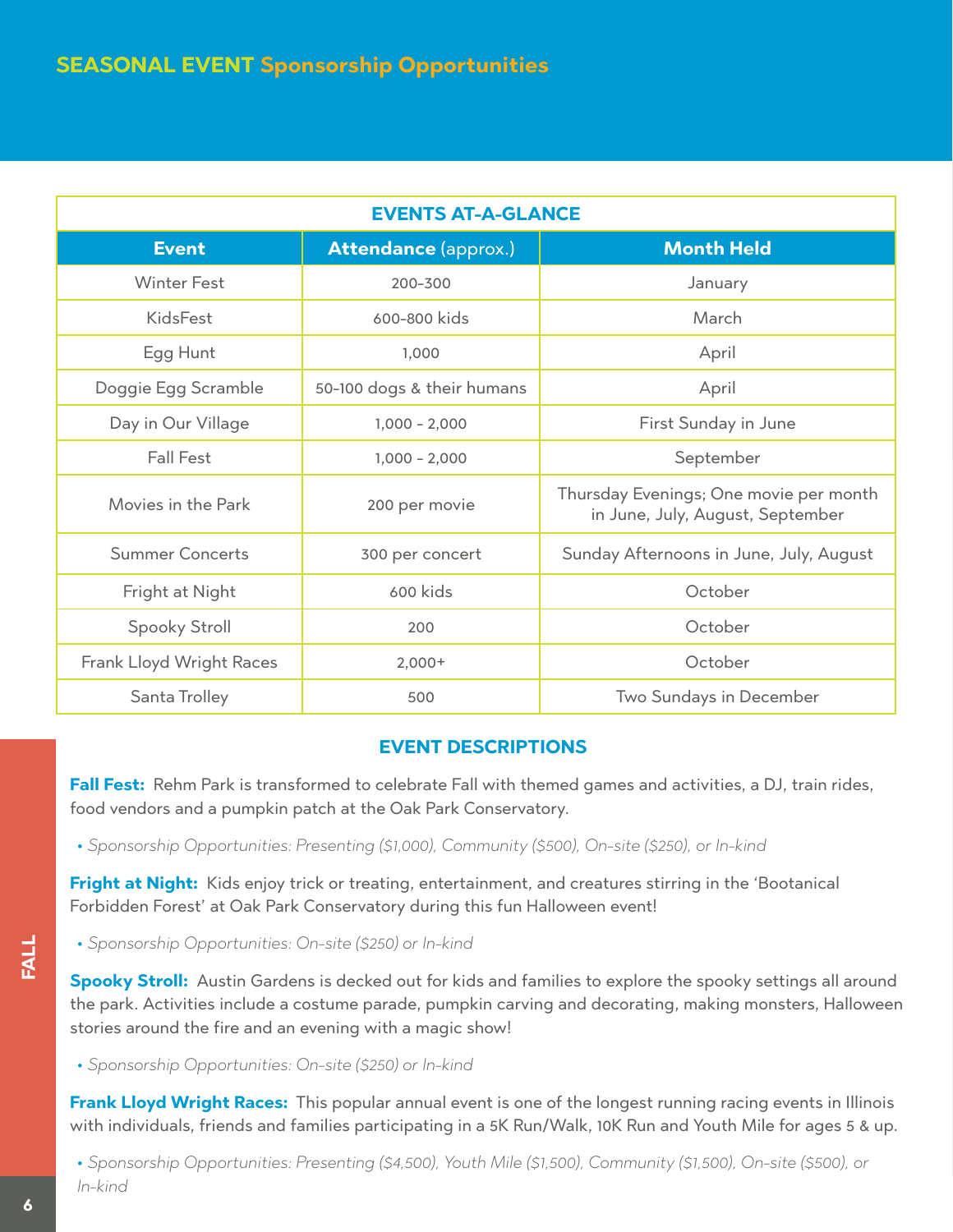**Winter Fest:** This special pop-up event held in Austin Gardens has attendees enjoying some old-fashioned winter fun in the snow ('snowball' fight, 'dog sled' races, and more), outdoor ice skating, indoor activities, music, hot chocolate, a warm fire and gooey s'mores.

**•** *Sponsorship Opportunities: On-site (\$250) or In-kind*

**Santa Trolley:** Starting and ending at Oak Park Conservatory, the Santa Trolley takes families on a ride where they spend time with the Head Elf as she lifts your spirit to visit Santa and Mrs. Claus. This event includes special displays at Oak Park Conservatory, entertainment, milk and cookies, and a visit to Cheney Mansion.

**•** *Sponsorship Opportunities: On-site (\$250) or In-kind*

**Kids Fest:** Held at Oak Park Conservatory, this event takes kids on a journey of their own Illinois backyard discovering bugs, bees and other animals that live there and includes educational activities, a scavenger hunt, crafts and entertainment.

**•** *Sponsorship Opportunities: Presenting (\$1,000), Community (\$500), On-site (\$250), or In-kind*

**Egg Hunt:** Held in Maple Park, this family event is designed for children ages 3-10 and includes an egg hunt, pictures with the Bunny, and themed games and crafts. (Doggie Egg Scramble is held at the same time.)

**•** *Sponsorship Opportunities: Presenting (\$1,000), Community (\$500), On-site (\$250), or In-kind*

**Doggie Egg Scramble:** This free public event celebrates dogs and their owners as they hunt (or scramble) through the field to find the most doggy treats and prize-filled eggs. (Egg Hunt is held at the same time.)

*• Sponsorship Opportunities: Presenting (\$1,000), Community (\$500), On-site (\$250), or In-kind*

**Day in Our Village:** Mills Park turns into an old-fashioned carnival celebrating the start of summer, where attendees enjoy carnival games, a live DJ, inflatables, activities and more.

**•** *Sponsorship Opportunities: Presenting (\$1,000), Community (\$500), On-site (\$250), or In-kind*

**Movies in the Park:** Held in Scoville Park, this free public event features five movies throughout the summer.

**•** *Sponsorship Opportunities: Presenting (\$1,000 for entire series)*

**Summer Concerts:** Held in Scoville Park, this free outdoor event features 11-12 concerts held throughout the summer featuring a mix of soul, jazz, rock and country music.

**•** *Sponsorship Opportunities: Presenting (\$600 per concert)*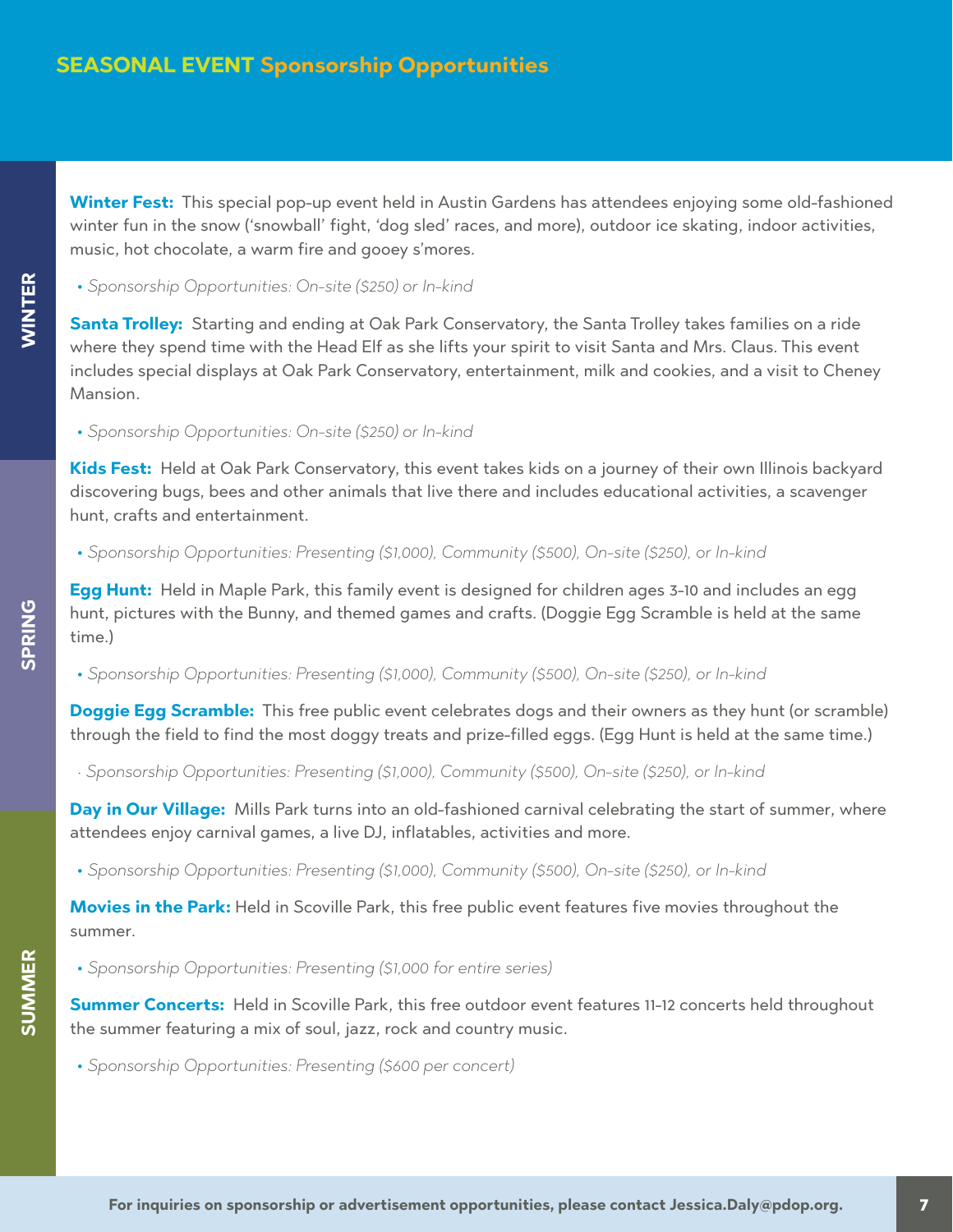# **SEASONAL PROGRAM GUIDE ADVERTISING**

The Park District distributes program guides quarterly to **25,000 households** in Oak Park, offering organizations an opportunity promote their business and community involvement.

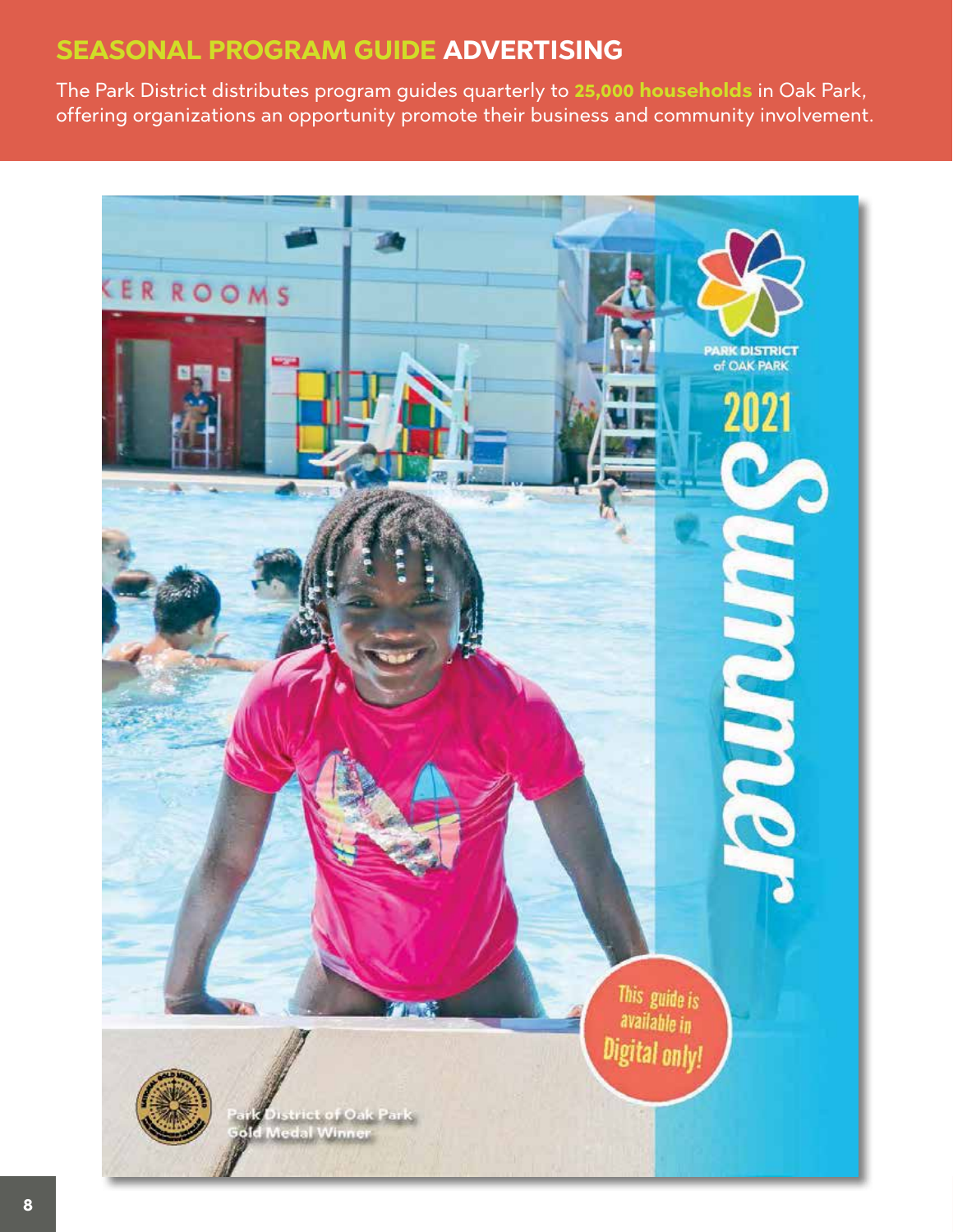# **SEASONAL PROGRAM GUIDE Advertising Opportunities**

The Park District of Oak Park distributes two seasonal program guides throughout the year that include approximately six months each of seasonal activities and events.

### **Program Guide Distribution Schedule:**

- **Spring/Summer Guide** mailed in February
- **Fall/Winter Guide** mailed in July

**Advertise in one or both seasonal guides!**

Each guide is printed in full color. The location of the ads within the program guide, other than the back cover ad, will be based on the space available within each section and each page. The Park District will, however, try to accommodate advertiser preference or match the advertisement to the best audience based on the program guide's layout.

| <b>AD SIZES</b>                                                  | <b>COSTS</b>     |                                                     |
|------------------------------------------------------------------|------------------|-----------------------------------------------------|
| <b>Ad Size</b>                                                   | <b>One Guide</b> | <b>All Four Guides</b>                              |
| <b>Full Inside Back Cover</b><br>10.875"H x 8.375"W (Full color) | \$1,800          | \$3,500<br>(\$1,750 per issue)<br>Sold through 2022 |
| <b>Half Page Back Cover</b><br>5"H x 7.6"W (Full color)          | \$1,000          | \$1,800<br>(\$900 per issue)                        |
| <b>Double Half Column</b><br>$5"H \times 4.3"W$ (Full color)     | <b>\$650</b>     | \$1,200<br>(\$600 per issue)                        |
| <b>Full Vertical Column</b><br>9.15"H x 2.43"W (Full color)      | \$650            | \$1,200<br>$($ \$600 per issue $)$                  |
| <b>Half Column</b><br>$4.3"H \times 2.43"W$ (Full color)         | <b>\$325</b>     | \$600<br>(\$300 per issue)                          |
| <b>Quarter Column</b><br>2.43"H x 2.43"W (Full color)            | <b>\$180</b>     | \$330<br>(\$165 per issue)                          |

### **Choose from a variety of ad sizes!**





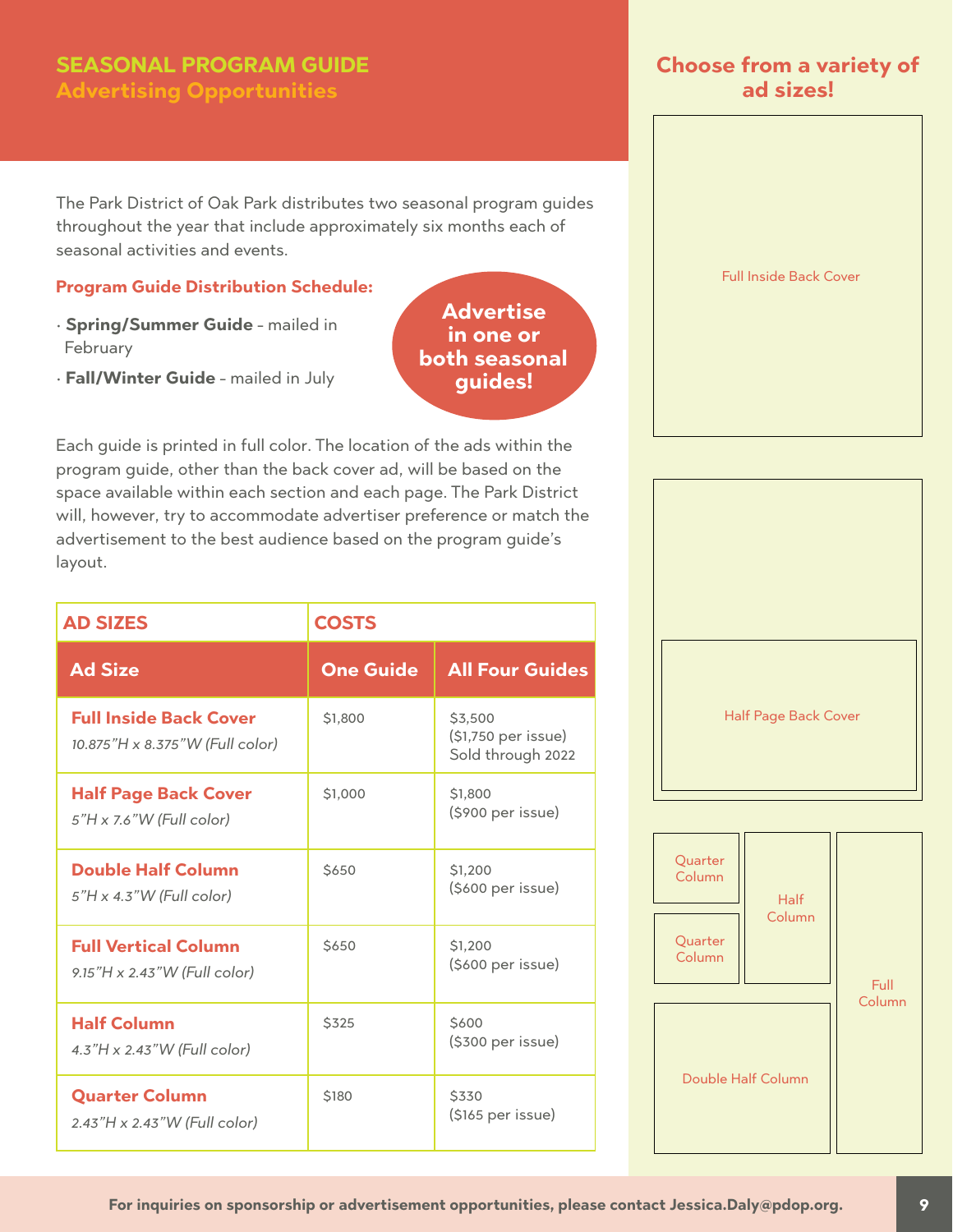

# **PARK AND FACILITY ON-SITE ADVERTISING**

The Park District offers businesses an opportunity to advertise in specific park and facililty locations that bring a **large number of visitors throughout the year**.

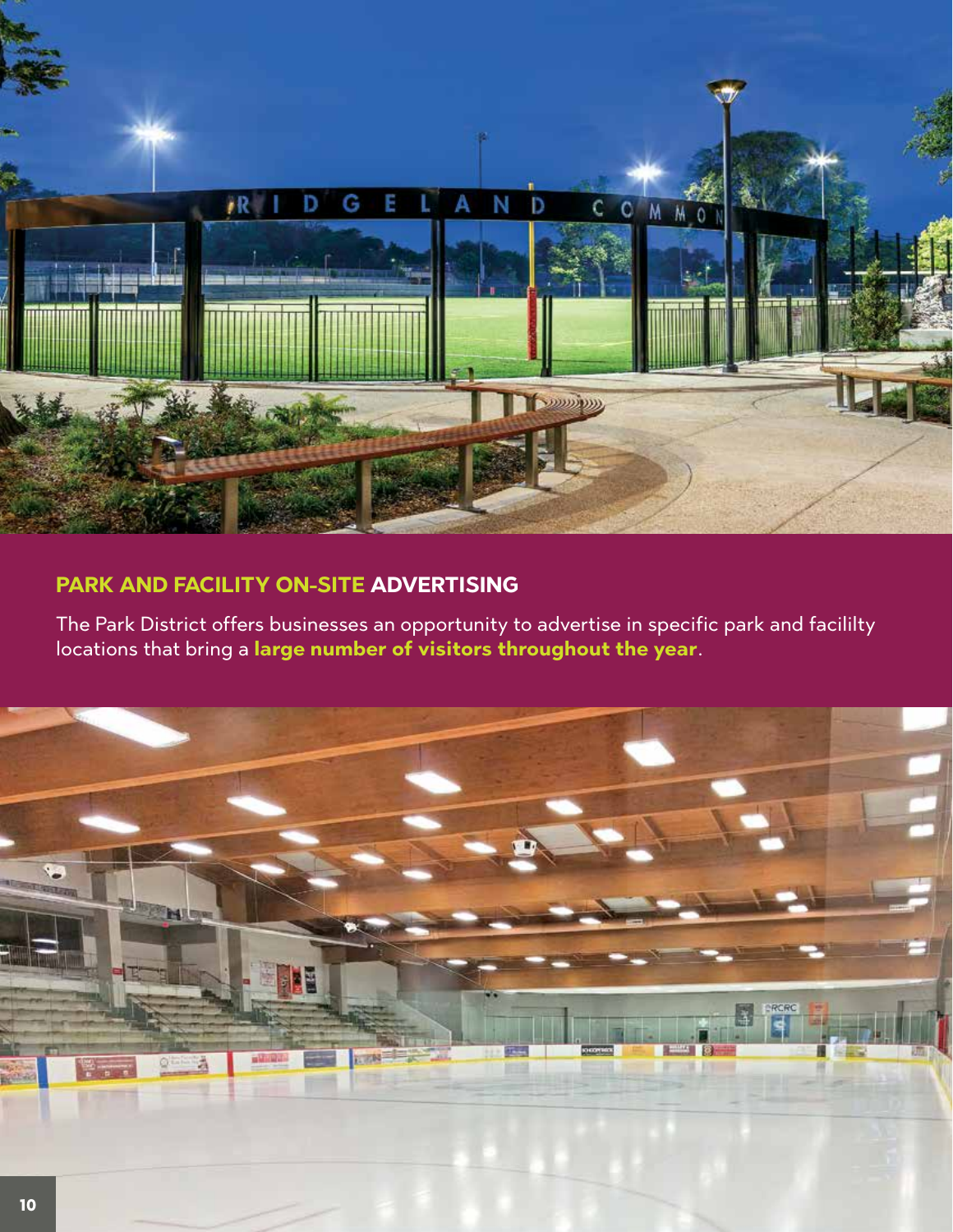| <b>ADVERTISING AT-A-GLANCE</b>                                                                                                                                                                                                                                  |                      |                                                                                                                                                   |  |  |
|-----------------------------------------------------------------------------------------------------------------------------------------------------------------------------------------------------------------------------------------------------------------|----------------------|---------------------------------------------------------------------------------------------------------------------------------------------------|--|--|
| <b>Location</b>                                                                                                                                                                                                                                                 | <b>Average Reach</b> | <b>Advertisement</b>                                                                                                                              |  |  |
| <b>Paul Hruby Ice Arena</b><br>Ice rink is used year-round for hockey clubs, ice<br>skating programs, and special events. Dasher<br>boards are installed once per year the first two<br>weeks of January. Payment and artwork must be<br>received by January 1. | 150,000 per year     | 90"W x 30"H dashboard advertising<br>inside of rink.<br>· One year (\$1,100)<br>· Three years (\$900/year)*<br>*Full payment due at time of order |  |  |
| <b>Pool - Ridgeland Common</b><br>Pools are open Memorial Day to Labor Day and<br>used for swimming programs, events and open<br>public swims.                                                                                                                  | 29,000 per year      | 96"W x 36"H<br>· One year (\$800)<br>· Limit 3 banners                                                                                            |  |  |
| <b>Pool - Rehm Park</b><br>Pools are open Memorial Day to Labor Day and<br>used for swimming programs, events and open<br>public swims.                                                                                                                         | 57,000 per year      | 96"W x 36"H<br>$\cdot$ One year (\$800)<br>· Limit 3 banners                                                                                      |  |  |
| <b>Tennis Courts - Euclid Square</b><br>Year-round access to four courts used by residents,<br>as well as high schools for practice.                                                                                                                            | 3,000 per month      | 96"W x 36"H<br>$\cdot$ One year (\$500)<br>· Limit 3 banners                                                                                      |  |  |
| <b>Tennis Courts - Taylor Park</b><br>Year-round access to six courts used by residents,<br>as well as high schools for practice.                                                                                                                               | 5,000 per month      | 96"W x 36"H<br>$\cdot$ One year (\$500)<br>· Limit 3 banners                                                                                      |  |  |
| <b>Dog Park - Ridgeland Common</b><br>Year-round access for those with dog park<br>membership access.                                                                                                                                                           | 750 per month        | 96"W x 36"H<br>$\cdot$ One year (\$500)<br>· Limit 3 banners                                                                                      |  |  |
| Dog Park - Maple Park<br>Year-round access for those with dog park<br>membership access.                                                                                                                                                                        | 750 per month        | 96"W x 36"H<br>$\cdot$ One year (\$500)<br>· Limit 3 banners                                                                                      |  |  |
| <b>Sports Field - Ridgeland Common</b><br>Year-round access to multi-purpose fields used<br>by resident athletes, local schools and sports<br>affiliations.                                                                                                     | 1,000 per day        | 96"W x 36"H<br>$\cdot$ One year (\$600)<br>· Limit 3 banners                                                                                      |  |  |